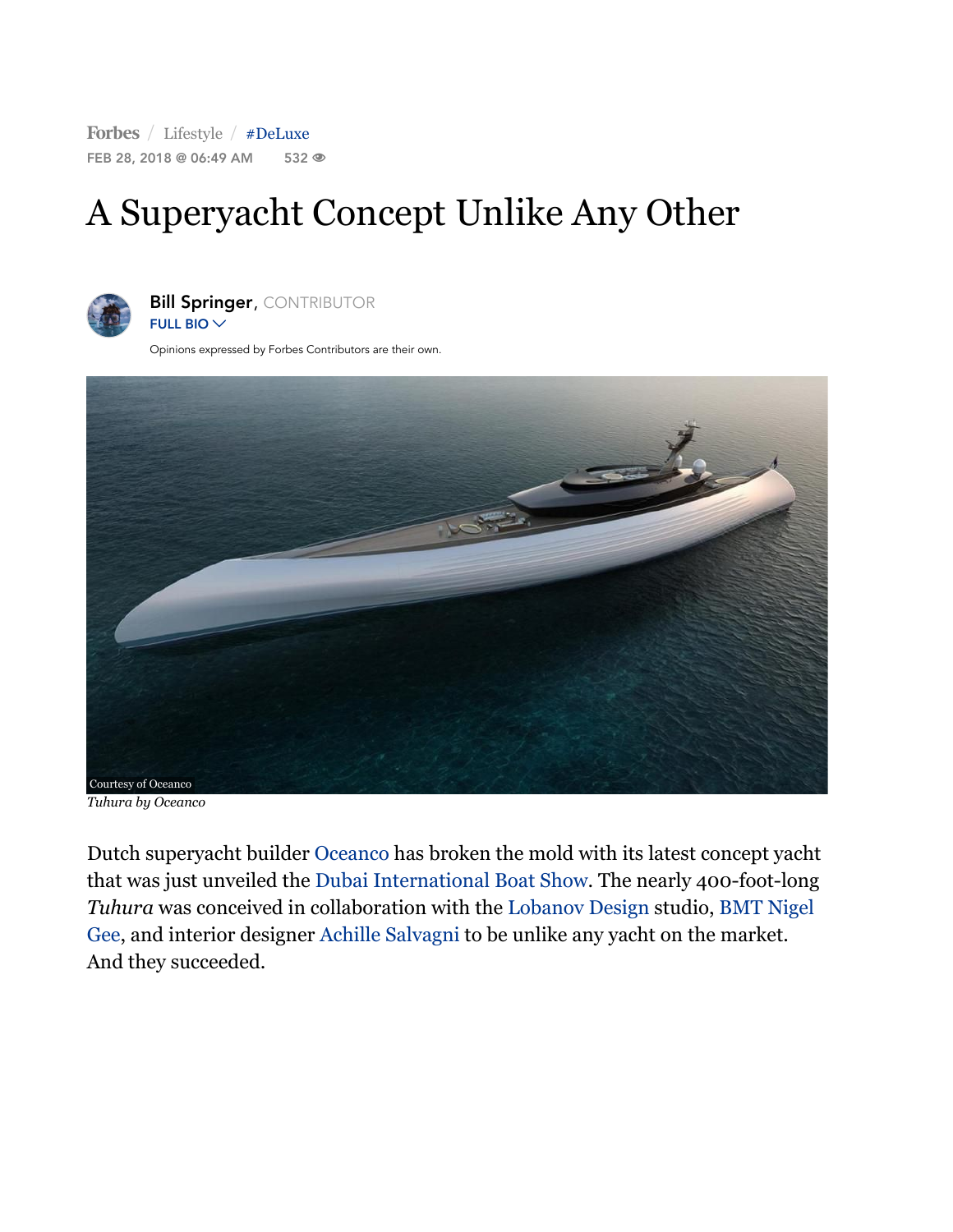

*Tuhura by Oceanco*

The exterior styling is reminiscent of early dugout canoes that the ancient Polynesians made across thousands of miles of open Pacific Ocean. And while this state-of-the-art yacht is designed to be a technological marvel with every conceivable comfort, the thinking behind the design was to celebrate our basic and primal desires to explore and discover. In fact, the actual name, 'tuhura' is derived from the Maori verb meaning: to discover, bring to light, unearth, open up, explore, and investigate.



*Tuhura by Oceanco*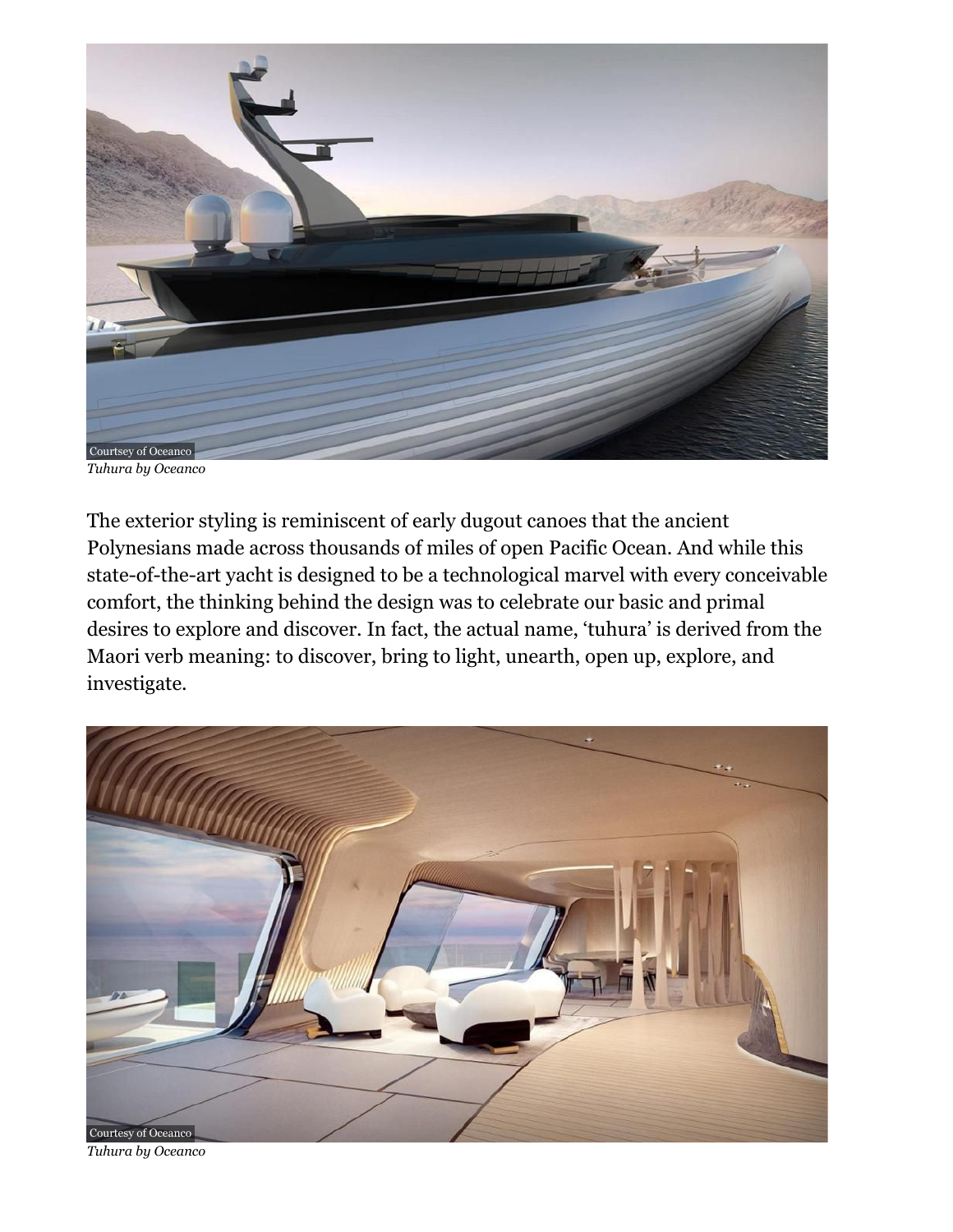"Our *Tuhura* is a simple idea," explains Igor Lobanov, "The thought was to take a natural shape similar to those seen in the earliest canoe-type craft and augment it multifold to a larger scale, using modern technology." The main inspiration for the interior design is East Asia and the Pacific islands. Achille Salvagni refers to the interior as a "brushed teak habitat" (floors, walls, ceilings) including thin reveals in gunmetal and natural bronze with tatami floors. "Tuhura is a megayacht conceived for a dynamic owner, nevertheless the timeless sense of peace and calmness are the main characteristics," says Salvagni. "This softness and dynamicity are reflected in the humble elegance and sensuality of the primitive organic shapes echoed throughout."

**Recommended by Forbes**



*Tuhura by Oceanco*

*Tuhura*'s hull and propulsion system have been developed in collaboration with BMT. The pure simplicity of the canoe form leads to a naturally efficient hull with low overall resistance, good seakeeping and excellent maneuverability.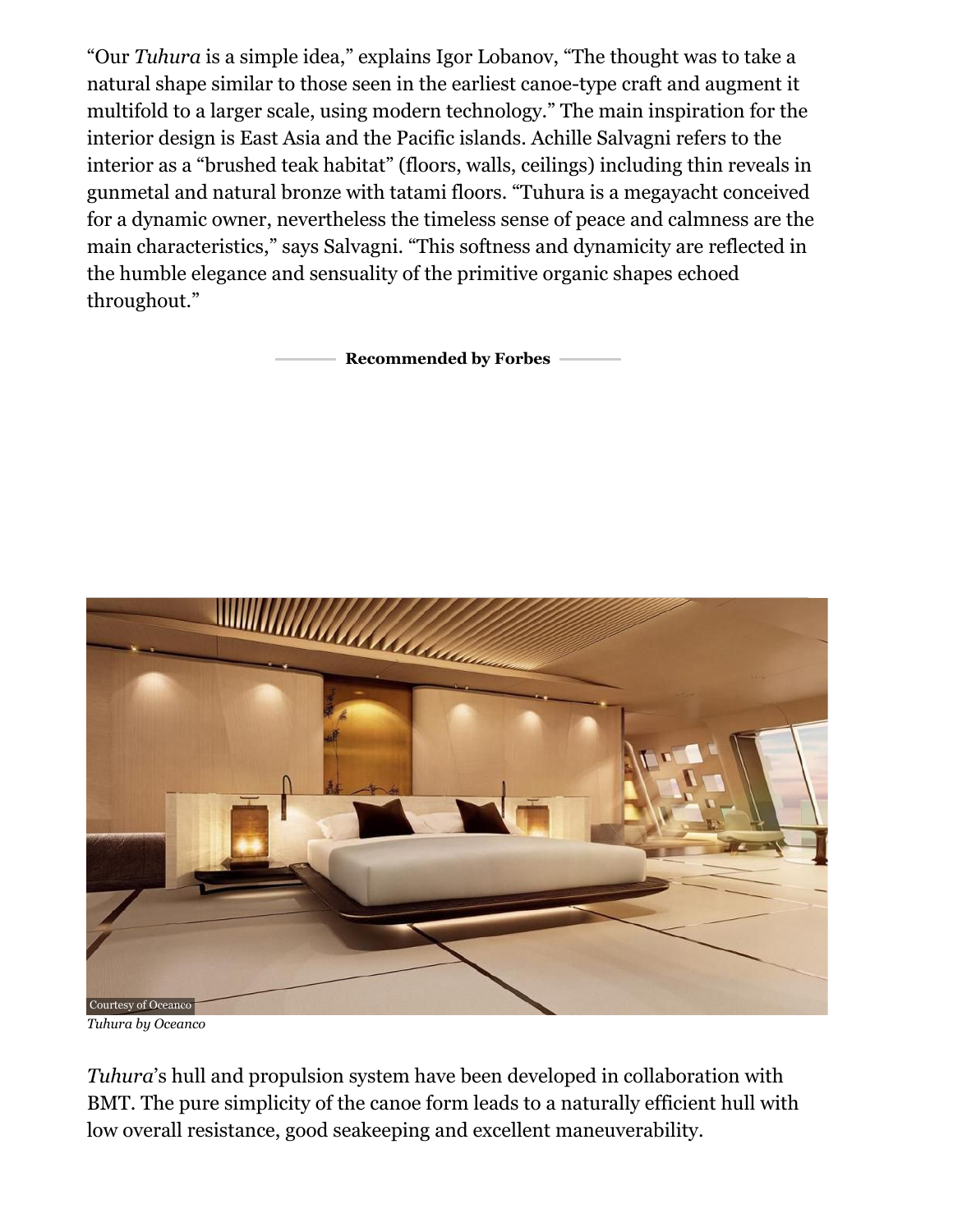

*Tuhura by Oceanco*

Innovation and cutting-edge technology is evident throughout the design. The hull has been conceived with multiple horizontal windows, utilizing an advanced glass technology that consists of a series of dots, allowing the view from within to be completely transparent, while from the exterior, the windows appear the same color as the hull, disguising their appearance. Glass features further in the impressive black superstructure made up of flat glass panels.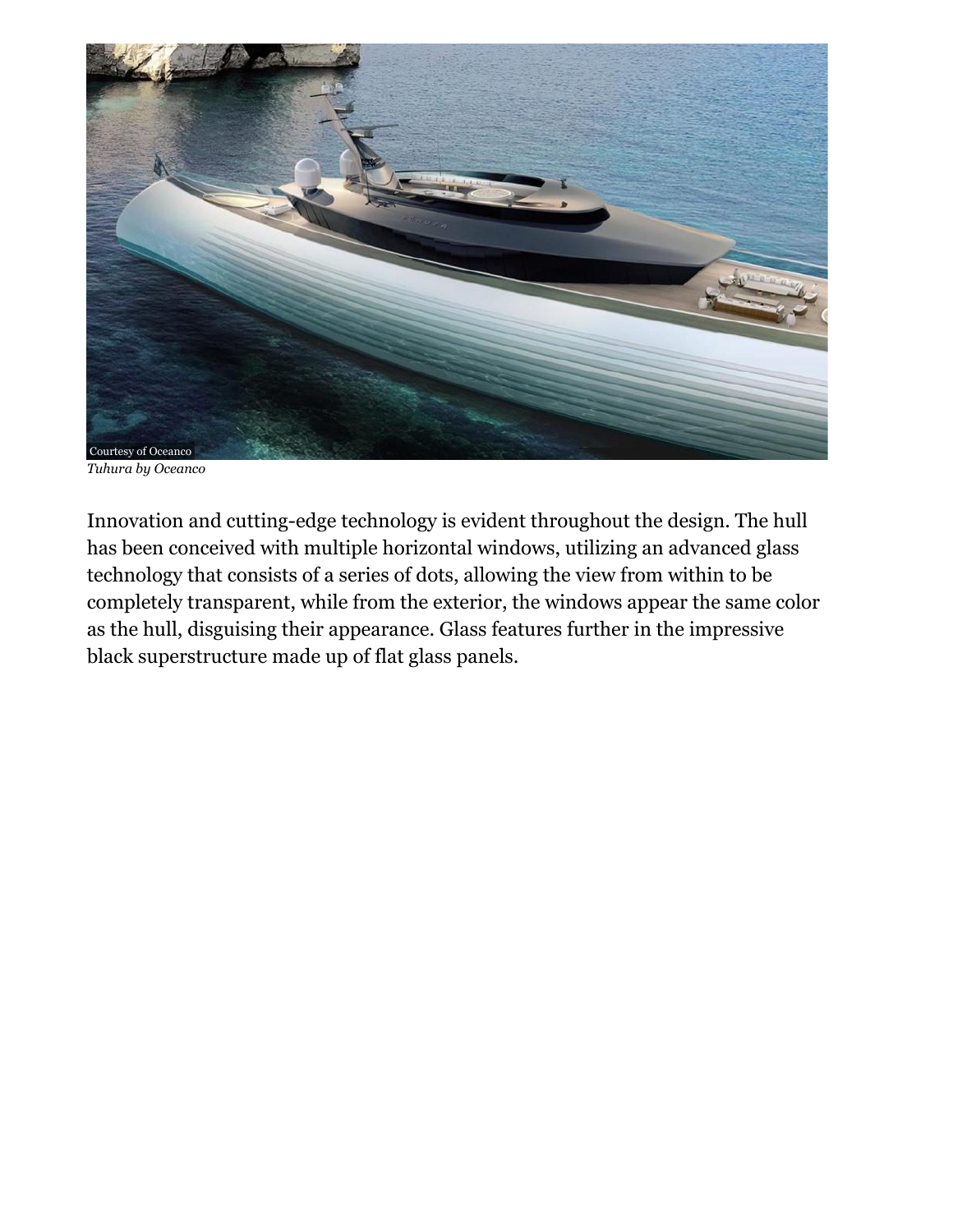

*Tuhura by Oceanco*

Creative thinking extends to all the systems aboard. LuxLab, the custom design label from Van Berge Henegouwen (VBH) has joined the team to ensure that this is an